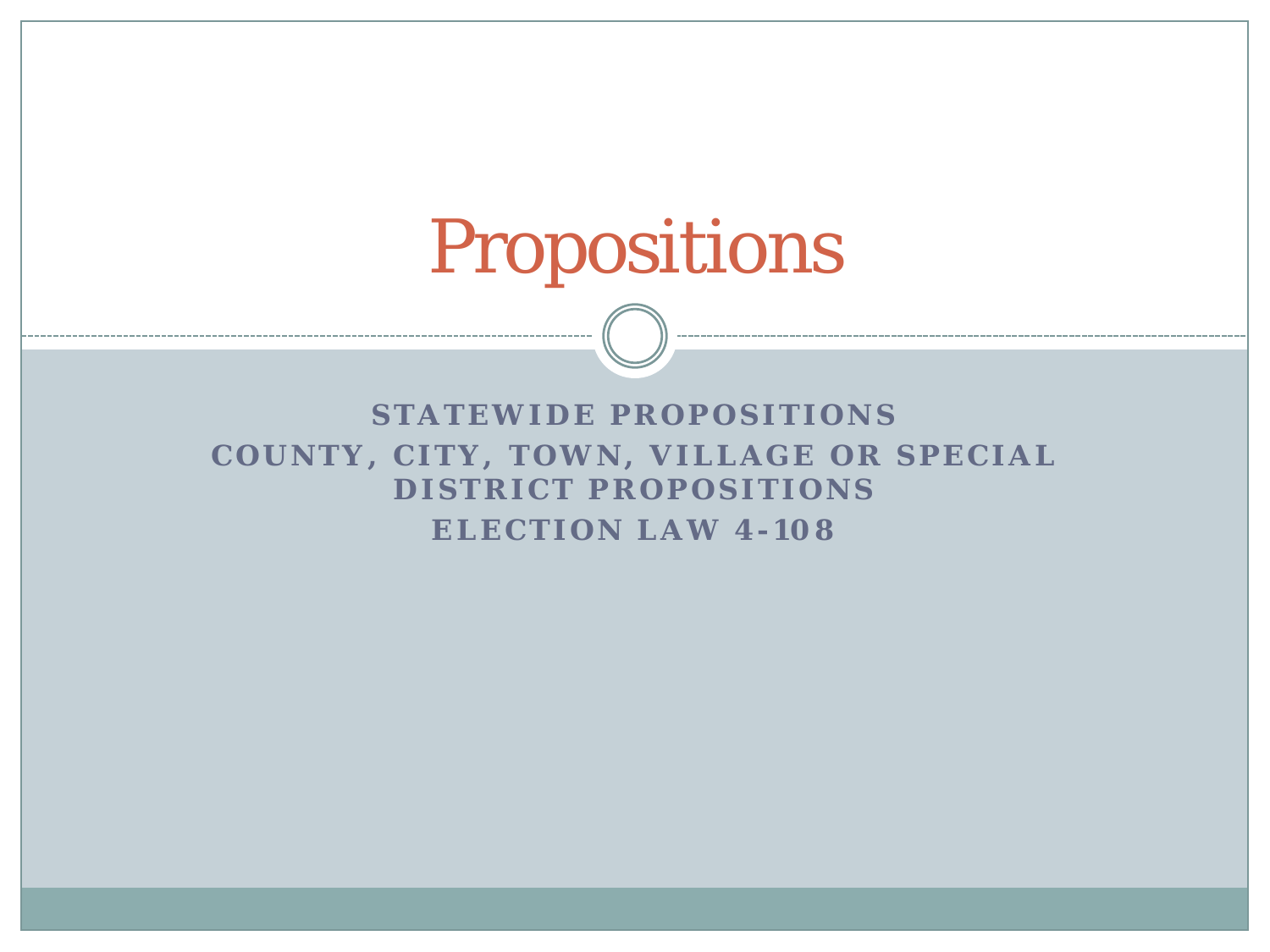## Statewide Proposition – EL 4-108(1)(a)

 Whenever any proposed amendment to the constitution or other question to be submitted to a statewide vote to the people for their approval, the State Board of Elections at least **three months prior to the general election** shall transmit a certified copy of the text of each and a statement of the form in which it is to be submitted.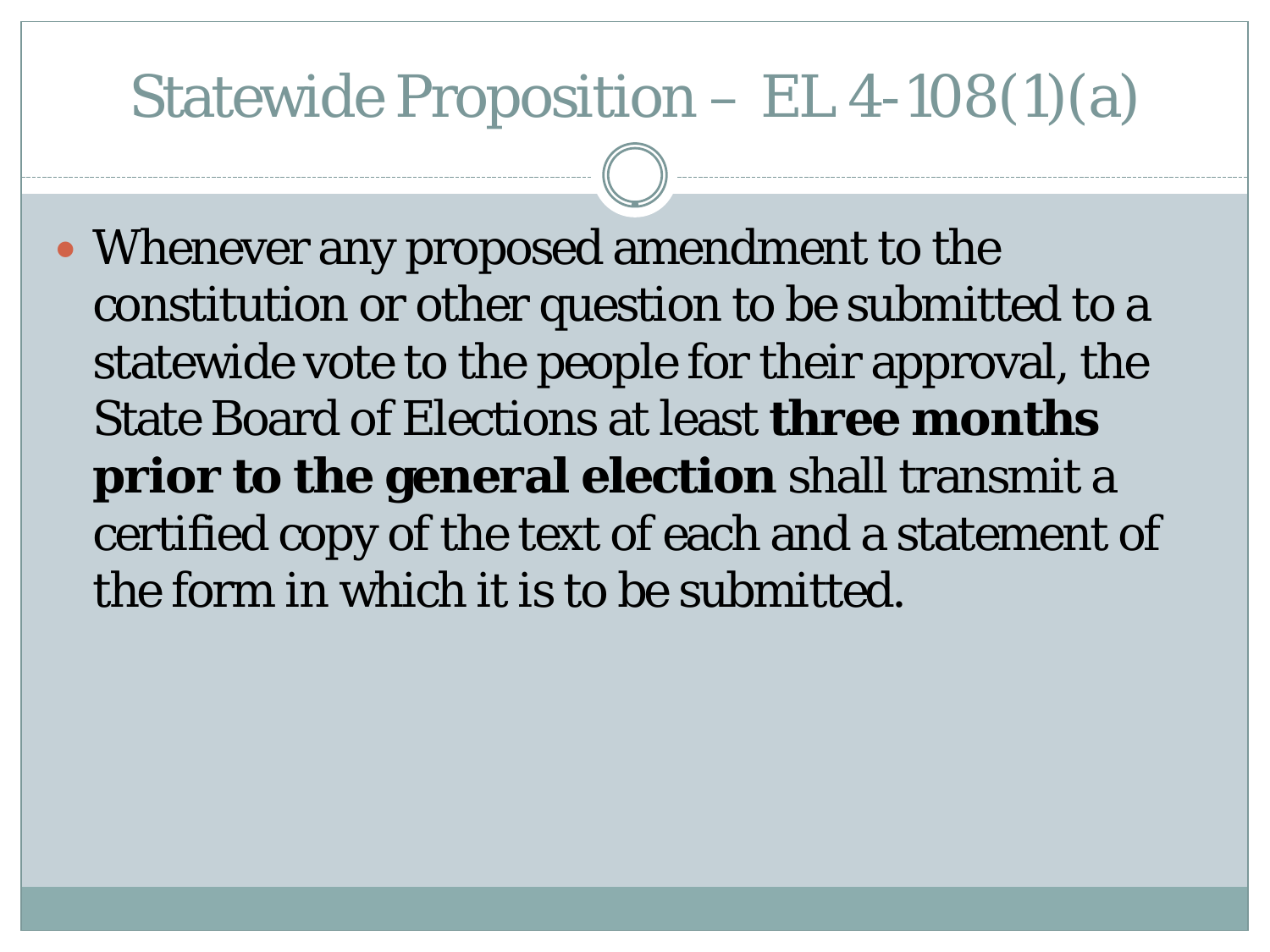## County, City, Town, Village or Special District Proposition: EL 4-108(1)(b)

- Whenever any proposal proposition or referendum as provided by law is to be submitted to a vote of the people of a county, city, etc. at an election conducted by the board of election, **the clerk of such political subdivision, at least thirty-six days prior to the election**, shall submit to each BOE a certified copy of the text of such proposal, etc. and a statement of the form in which it is to be submitted. If a special election is to be held, such transmittal shall also give the date of such election.
- We request that the clerks get the proposals to us as soon as possible as we would like them by the time the military ballots need to be sent, so far everyone has been very cooperative with our request.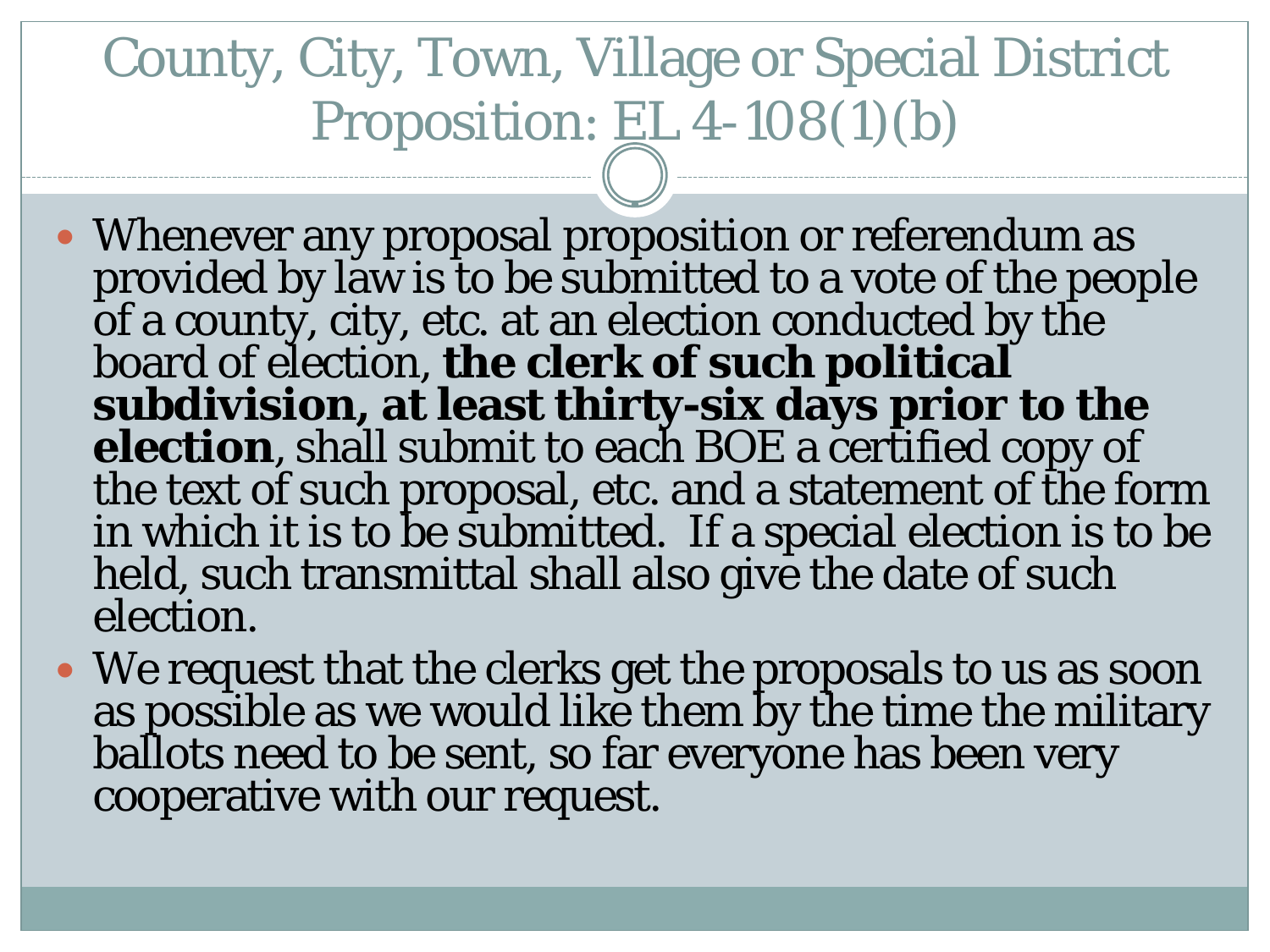## Additional information

 EL 4-108(1)(c): Such certified copy shall set out all new matter in italics and enclose in brackets, [ ], all matter to be eliminated from existing law, and at the bottom of each page shall be appended the words:

Explanation: matter in italics is new, to be added; matter in brackets [ ] is old law, to be omitted.

• EL 4-108(1)(d): In addition to the text, such transmittal shall contain an abstract of such proposed amendment, proposition or question prepared by the SBOE concisely stating the purpose and effect thereof in a clear and coherent manner using words with common and everyday meanings.